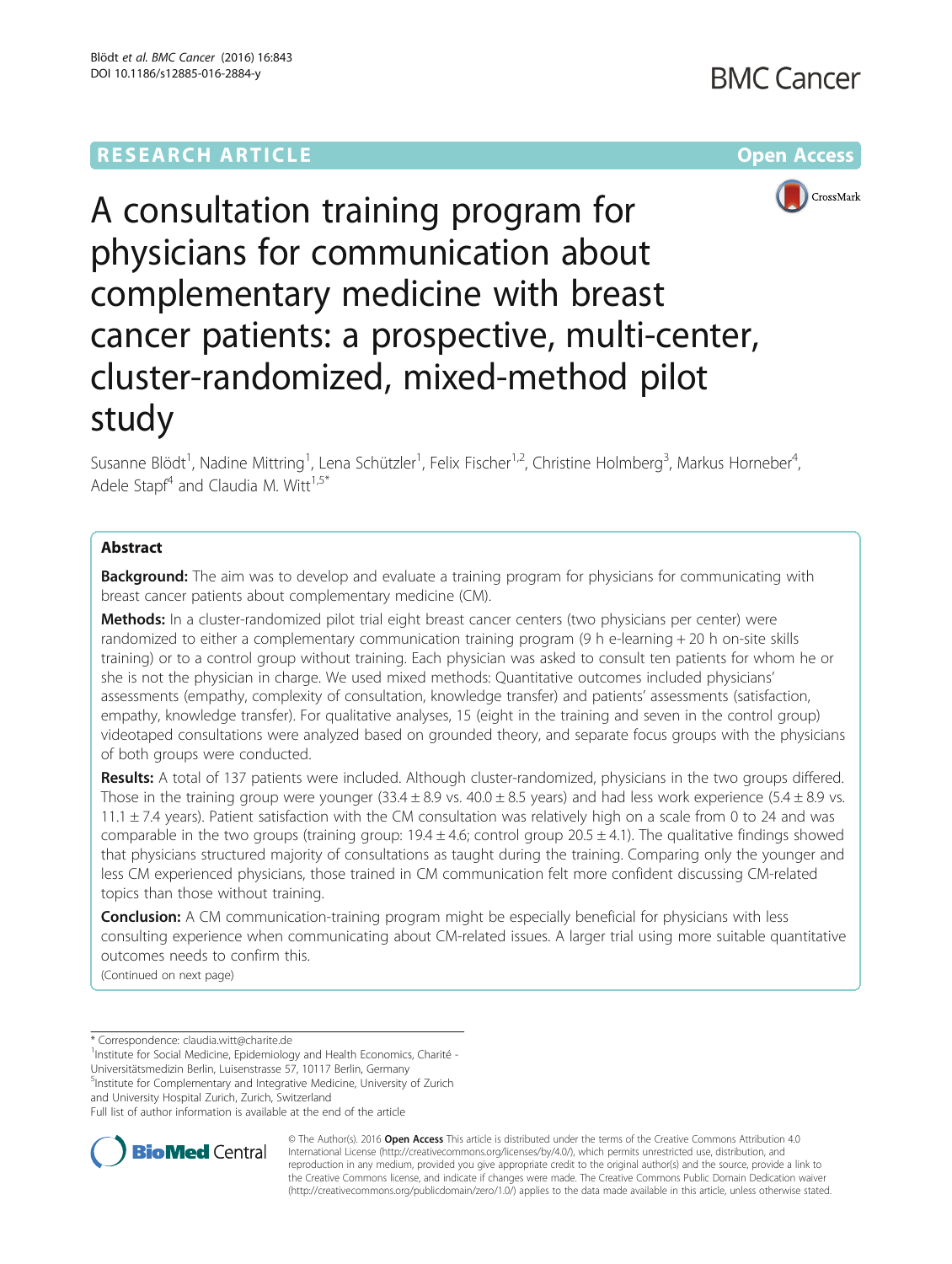## (Continued from previous page)

Trial registration: ClinicalTrials.gov: [NCT02223091,](https://clinicaltrials.gov/ct2/show/NCT02223091) date of registration: 7 February 2014.

**Keywords:** Communication, Breast cancer, Complementary and integrative medicine

#### Key message

A complementary medicine communication-training program might be especially beneficial for younger physicians with less experience in communicating with cancer patients about complementary medicine.

#### Background

Half of the cancer patients use CM [\[1\]](#page-7-0). The European Society of Breast Cancer Specialists has recognized CM as relevant topic [[2\]](#page-7-0) and it is increasingly integrated into cancer care as integrative medicine. Clinical practice guidelines for integrative medicine have been drawn up [[3](#page-7-0)]. Although breast cancer patients wish to receive information about CM from the specialist they consult [[4](#page-7-0), [5](#page-7-0)], it is rarely a topic of patient-physician communication [\[4](#page-7-0), [6](#page-7-0)] with specialists being less often informed by their patients about CM use than general practitioners (GPs) [[4](#page-7-0)]. Reasons for not disclosing CM use include a lack of confidence in the physicians' openness towards the topic, a lack of trust in physician's CM expertise, and a perception that there is insufficient time to discuss it [[4, 7](#page-7-0), [8](#page-7-0)]. Consequently, patients often seek information outside the medical system with an increasing risk of interactions between herbs and anticancer therapies [[9](#page-7-0)]. Physicians often feel uncomfortable discussing CM-related questions and seek training on CM [\[10\]](#page-7-0). Besides presenting evidence-based information on CM, guidelines highlight the importance of teaching communication skills [[11](#page-7-0)], since effective communication can positively affect outcomes such as patient satisfaction and quality of life [[12](#page-7-0), [13](#page-7-0)]. Although first CM-related trainings are available, a training that focusses on communicating CM and uses a blended learning approach is still missing. This study was part of a collaborative research project, Competence Network Complementary Medicine in Oncology – KOKON, whose aim was to improve evidence-based knowledge on CM among patients and health professionals. The aim was to develop and evaluate a blended-learning training program for physicians for communicating with breast cancer patients about CM. Its feasibility and preliminary effects were evaluated by using quantitative and qualitative research methods (mixed-method approach).

## Methods

## Design

In a prospective multicenter cluster-randomized pragmatic mixed-method pilot trial we compared a group of

trained physicians with an untrained group (control). The study design has been developed with a stakeholder group using Delphi methods (one meeting plus written rounds) including patient representatives, oncologists, psychologists, an expert in media science, an ethicist, GPs and CM experts. A total of eight breast cancer centers or Comprehensive Cancer Centers (CCC) with two physicians each were randomized (Fig. [1](#page-2-0)). Ten consultations per physician (160 patients in total) were planned. Each consultation was assessed quantitatively by physicians and patients. For the qualitative analysis 16 consultations (eight in each group) were planned to be videotaped and focus group discussions with physicians of both groups were conducted. The study followed the usual guidelines for clinical trials (Declaration of Helsinki and ICH-GCP where appropriate), was approved by the respective Ethics Committees (approval numbers see declaration section) and was registered at ClinicalTrials.gov: NCT02223091. The directors of the

#### Participants

Breast Centers or Comprehensive Cancer Centers in which two physicians were interested in the training were eligible. Inclusion criteria for physicians were: possibility to conduct consultations during working hours, possibility to take part in the on-site skills training in Berlin, not being the physician in charge of the consulted patients and informed consent. Patients were recruited by each of the participating centers by means of information materials or direct patient-physician contact. Patients were eligible if they met the following criteria: age ≥18 years, female, diagnosed with breast cancer, being a patient in the participating center, good German language skills, informed consent.

participating centers, the physicians and the patients

gave written consent to participate in the study.

#### Intervention and control

The eight physicians in the intervention group (four centers) received the blended learning KOKON CM training (for content see Table [1\)](#page-2-0) which was developed based 1) on evidence-based CM communication guidelines [\[11](#page-7-0)], 2) the consultation handbook that was systematically developed in KOKON and that includes a theoretical model and real-life examples, and 3) didactical methods used in communication and interaction trainings at the Charité – Universitätsmedizin Berlin. Physicians of the control group conducted the consultations based on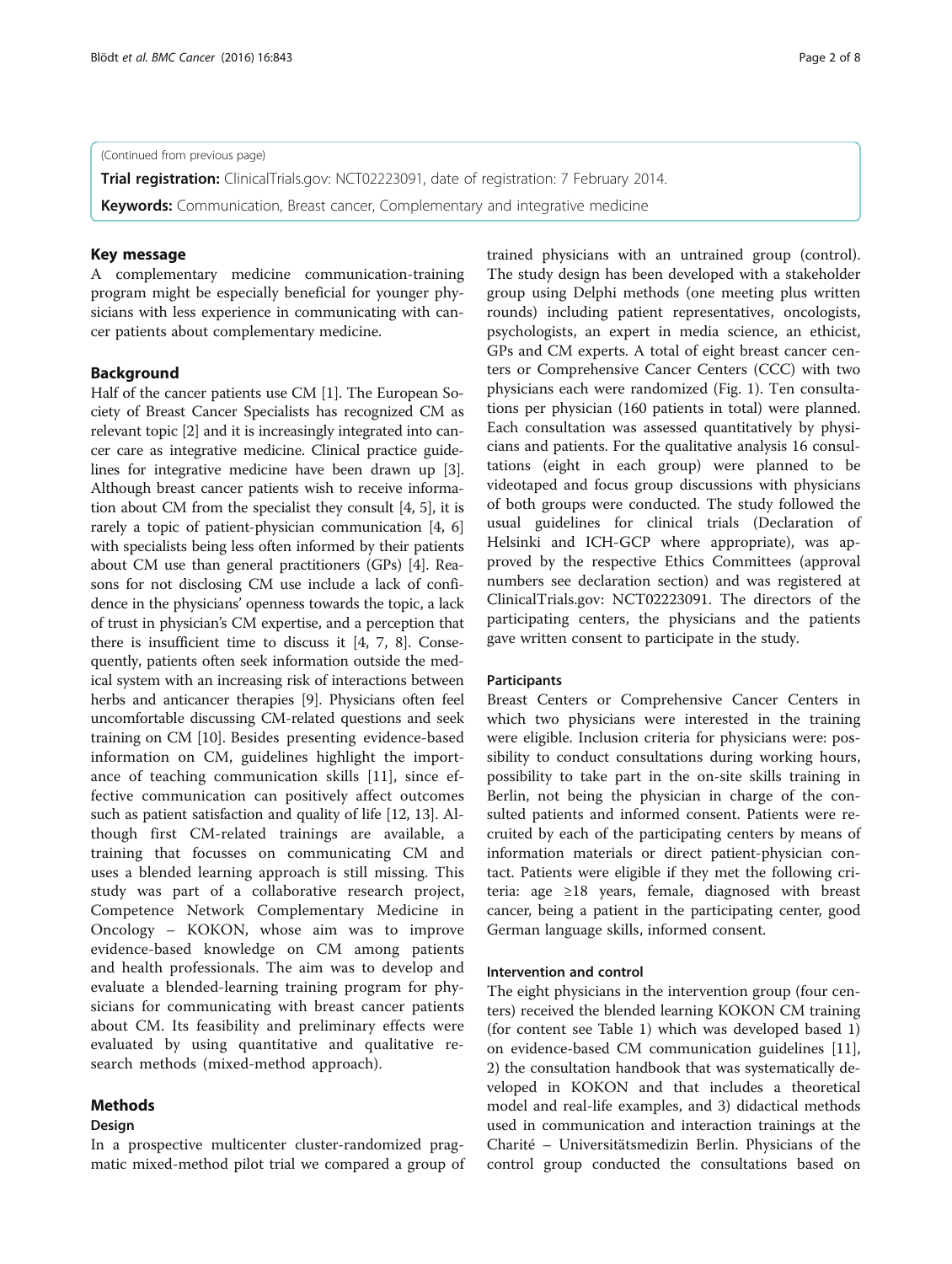<span id="page-2-0"></span>

prior knowledge and professional experience and received the training after the end of the study.

## Randomization

Centers were randomized using a simple cluster randomization (centers as clusters with two associated physicians as randomization unit) with an allocation ratio of 1:1. The randomization list was compiled from an independent statistician with the program SAS (version 9.3, SAS Inc. Cary, NC, USA). The centers were allocated in order of the receipt of the informed consent by an independent employee of the Institute for Social Medicine, Epidemiology and Health Economics who was not otherwise involved in the study. The study team had no access to the randomization list.

Table 1 Training curriculum

## Quantitative outcome measurements

We collected the physicians' socio-demographic and professional data at baseline. After each consultation the physician completed a self-assessment about the consultation (general suitability, empathy, structure, complexity and knowledge transfer).

Patients' outcome measurements after the consultation used adapted versions of the German Consultation and Relational Empathy questionnaire (CARE) [\[14](#page-7-0)], German Rating Scales for the Assessment of Empathic Communication in Medical Interviews (REM) [\[15](#page-7-0)], questionnaire on satisfaction with inpatient clinical care [\[16](#page-7-0)] and a self-developed scale on knowledge transfer and information. The scale consists of 7 items with 5 response options each. (Scored from 0 to 4, range of score 0 to 28, higher values indicate better comprehensibility and

| Didactical elements                                                                                                                                                 | Main objectives/content                                                                                                                                                                                                                                                                                                                                                                                                                         | Size                         |
|---------------------------------------------------------------------------------------------------------------------------------------------------------------------|-------------------------------------------------------------------------------------------------------------------------------------------------------------------------------------------------------------------------------------------------------------------------------------------------------------------------------------------------------------------------------------------------------------------------------------------------|------------------------------|
| Consultation Handbook<br>• Concept of KOKON<br>consultation<br>• Examples from real life<br>consultations                                                           | • Acquaintance with key elements of the KOKON consultation (1. realizing and prioritizing the needs<br>and concerns of the patient, 2. strategies to communicate relevant information, 3. evidence about<br>relevant CM-therapies, 4. summary and perspective at the end of the consultation).<br>• Evidence-based information on nutrition, and physical activity for cancer patients.<br>• Most common symptoms and typical patient concerns. | 84 pages                     |
| e-learning<br>• Reviews<br>• CAM <sup>a</sup> summaries in<br>German<br>• Consultation videos                                                                       | • Description of main CM therapies for breast cancer patients (acupuncture, coenzyme 10, ginseng<br>and yoga).<br>• Description of most common consultation situations: demand for general information on available<br>CM therapies, information on specific CM therapies and on CM therapy as alternative for<br>conventional medicine.                                                                                                        | 9 h                          |
| On-site skills training<br>• Role plays with<br>participants<br>• Exercises with data base<br>• Role plays with<br>simulation patients<br>• CM expert presentations | • Ability to apply KOKON consultation elements in daily practice (Recognize the demand of the<br>patient, prioritize, deal with unclear CM evidence and unserious therapies, further procedure).<br>• Use of KOKONBase (database on CM treatments).<br>. Evidence on hormone therapy, mistletoe and cancer related fatique.                                                                                                                     | 20 lectures<br>(45 min each) |

<sup>a</sup>Complementary and Alternative Medicine for Cancer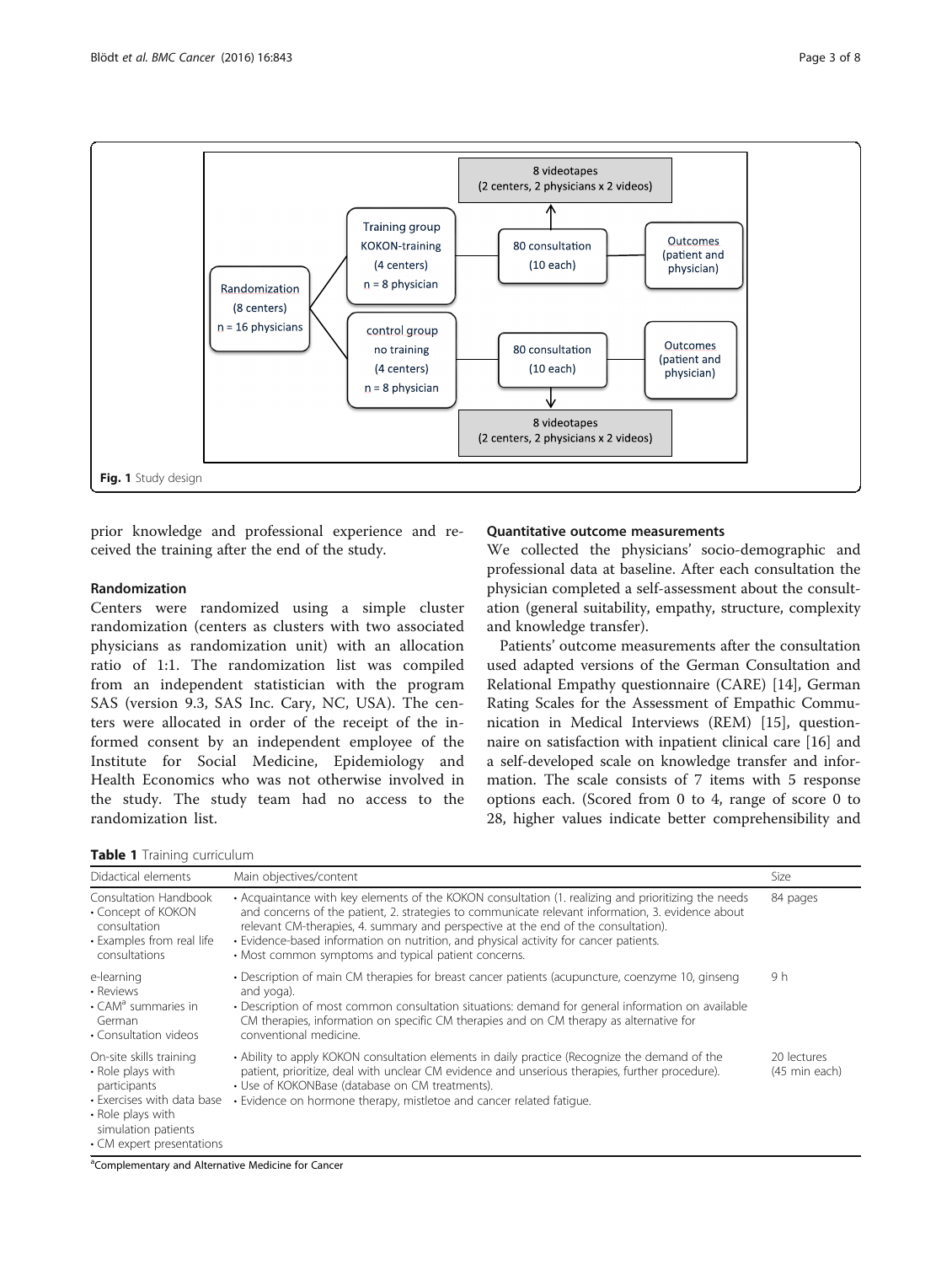higher relevance of information given during the consultation). Furthermore we collected patients' sociodemographic data.

## **Statistics**

Data analysis was conducted by descriptive methods. Continuous variables are presented as means, standard deviations, medians and in parts as ranges, categorical variables as absolute and relative frequencies. Satisfaction, empathy and information scores were each modeled in a mixed-effect regression, with intervention as a fixed effect and the physician as a random effect. These models were than extended to calculate the mean differences among the participating physicians, adjusting for age, experience and position (junior physician, specialist, senior physician). Because this is an exploratory analysis we report estimated means and 95 % confidence intervals.

#### Qualitative data collection and analysis

Video recordings were taken within the study, and their analysis was based on grounded theory [\[17, 18\]](#page-7-0). A content log for summarizing the communication process and setting the interactions and developing initial coding strategies for analysis was done in a group setting by CH + NM. Content logs were coded and analyzed using MAXQDA.

The focus groups were conducted by a trained moderator who was not otherwise involved in the study and followed a semi-structured interview guideline. The guideline was based on the video analysis and included questions about the training, suggestions for improvement, experience with the consultations, the concept, the expectations of the physician toward the consultation, and the manner in which a lack of information about CM was dealt with during the consultation.

The responses of both focus groups were audiorecorded, transcribed verbatim and analyzed using qualitative content analysis [[19](#page-7-0)] with MAXQDA. The discussion of the control and training group were analyzed separately, after which the results were compared.

## Results

## Quantitative results

#### Baseline characteristic of physicians

Of 54 invited centers, 35 were not interested, 11 did not meet the inclusion criteria and eight participated. Although cluster-randomization was conducted physicians' baseline characteristics differed, with physicians in the control group being more experienced in CM and older (Table [2\)](#page-4-0).

## Baseline characteristic of patients

Patients in the training group were slightly older (mean age:  $52.9 \pm 11.7$  versus  $51.3 \pm 13.6$  years) and better educated (49 % more than 12 years of school education versus 39 %) compared to those in the control group.

#### Feasibility and primary quantitative results

In total, 137 patients had consultations between September 2014 and February 2015 (median number of consultations: intervention group = 10, control group = 7). In the control group one physician took maternal leave and was replaced. The mean consultation duration was  $46.5 \pm 26.3$  min in the training and  $29.4 \pm 13.4$  min in the control group.

Patient satisfaction with the CM consultation was relatively high in both groups (training group:  $19.4 \pm 4.6$ ; control group  $20.5 \pm 4.1$  on a scale from 0 to 24). After adjustment for age, experience and position the training group had slightly better results for some of the outcomes (Fig. [2](#page-5-0)). Except one, all the physicians in both groups perceived the consultation setting as suitable and perceived the consultation as positive (Table [3\)](#page-5-0). This one physician did not provide further explanation why the consultation setting wasn't suitable for him.

## Qualitative results

## Sample description

Fifteen consultations (8 in the training and 7 in the control group, the 8th video consultation in the control group had been cancelled due to maternal leave of the physician) by eight physicians were video-recorded. Three physicians per group considered themselves inexperienced in CM.

## Characteristics of the consultation sessions

The content of the consultation depended on the stage of the patients' disease. With newly diagnosed patients the focus was on informing the patients about possible CM treatment options and giving dietary and exercise recommendations. With patients during/after treatment or in the case of metastatic disease consultations targeted specific needs.

The consultations were not only used to discuss CM. The patients also used the time with a physician to address other issues (e.g. anxiety about the cancer itself, concerns regarding chemotherapy).

In the training group the KOKON consultation elements (Table [1](#page-2-0)) were applied in most of the observed consultations. By contrast, these elements were less often applied by the untrained physicians.

## Focus group discussion

Five of eight physicians from each group participated.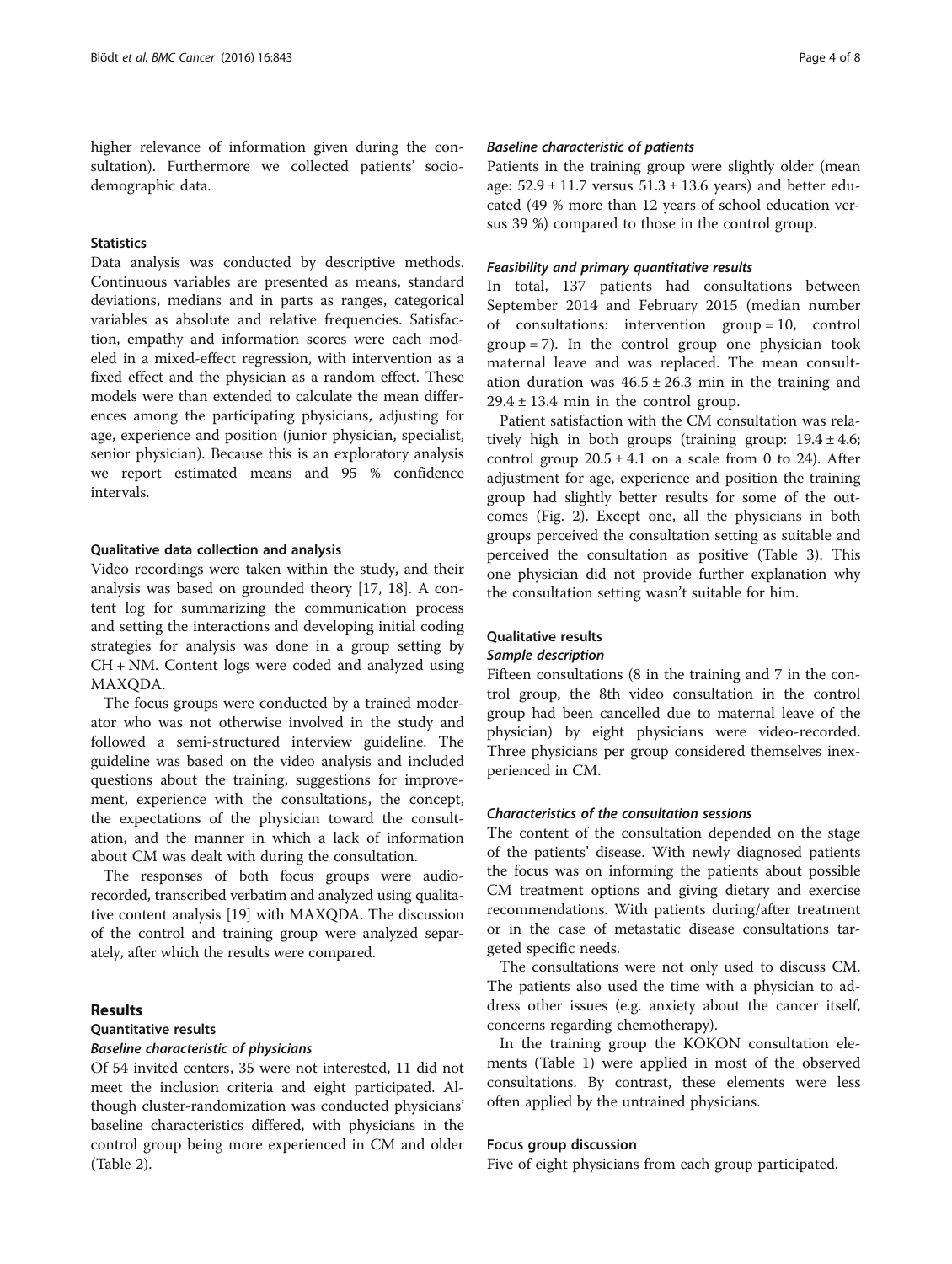#### <span id="page-4-0"></span>Table 2 Baseline physicians' characteristics

|                                                                     | Training group $(n = 8)$   |        | Control group $(n = 9)$<br>mean $\pm$ sd <sup>a</sup> / |                            |        |           |
|---------------------------------------------------------------------|----------------------------|--------|---------------------------------------------------------|----------------------------|--------|-----------|
|                                                                     | mean $\pm$ sd <sup>a</sup> | median | range                                                   | mean $\pm$ sd <sup>a</sup> | median | range     |
| Number of consultation                                              | $10.0 \pm 0.0$             | 10     | $10 - 10$                                               | $6.3 \pm 4.0$              | 7      | $1 - 10$  |
| Age                                                                 | $33.4 \pm 8.9$             | 30.5   | $27 - 55$                                               | $40.0 \pm 8.5$             | 37.0   | $31 - 55$ |
| Years of professional experience in consultation of cancer patients | $5.4 \pm 8.9$              | 2.5    | $0.5 - 27$                                              | $11.1 \pm 7.4$             | 9.0    | $4 - 24$  |
|                                                                     | n(%)                       |        |                                                         | n(%)                       |        |           |
| Female gender                                                       | 7 (87.5 %)                 |        |                                                         | $9(100\%)$                 |        |           |
| Medical specialist                                                  | 2 (25.0 %)                 |        |                                                         | 7(77.8%)                   |        |           |
| Oncologist                                                          |                            |        |                                                         |                            |        |           |
| Completed                                                           | $0(0\%)$                   |        |                                                         | 4 (44.4 %)                 |        |           |
| Envisaged                                                           | 2 (25.0 %)                 |        |                                                         | 2 (22.2 %)                 |        |           |
| Gynecologist                                                        |                            |        |                                                         |                            |        |           |
| Completed                                                           | 2 (25.0 %)                 |        |                                                         | 5 (55.6 %)                 |        |           |
| Envisaged                                                           | 5 (62.5 %)                 |        |                                                         | 1(11.1%)                   |        |           |
| Other                                                               |                            |        |                                                         |                            |        |           |
| Completed                                                           | $0(0\%)$                   |        |                                                         | $1(11.1\%)$                |        |           |
| Envisaged                                                           | $0(0\%)$                   |        |                                                         | 1(11.1%)                   |        |           |
| Experience in CM consultation (yes)                                 | 2 (25.0 %)                 |        |                                                         | 3 (33.3 %)                 |        |           |
| Self assessment: "Important to be informed about CM"                |                            |        |                                                         |                            |        |           |
| I completely disagree                                               | $0(0\%)$                   |        |                                                         | $0(0\%)$                   |        |           |
| I rather disagree                                                   | $0(0\%)$                   |        |                                                         | $0(0\%)$                   |        |           |
| I rather agree                                                      | 3 (37.5 %)                 |        |                                                         | 1(11.1%)                   |        |           |
| I completely agree                                                  | 5 (62.5 %)                 |        |                                                         | 8 (88.9 %)                 |        |           |
| Self assessment: "I feel confident in a conversation about CM"      |                            |        |                                                         |                            |        |           |
| I completely disagree                                               | 2 (25.0 %)                 |        |                                                         | 2 (22.2 %)                 |        |           |
| I rather disagree                                                   | 5 (62.5 %)                 |        |                                                         | 4 (44.4 %)                 |        |           |
| I rather agree                                                      | 1 (12.5 %)                 |        |                                                         | 2 (22.2 %)                 |        |           |
| I completely agree                                                  | $0(0\%)$                   |        |                                                         | 1(11.1%                    |        |           |
| Self assessment: "Avoid conversation about CM"                      |                            |        |                                                         |                            |        |           |
| I completely disagree                                               | $1(12.5\%)$                |        |                                                         | 4 (44.4 %)                 |        |           |
| I rather disagree                                                   | 4 (50.0 %)                 |        |                                                         | 5 (55.6 %)                 |        |           |
| I rather agree                                                      | 3 (37.5 %)                 |        |                                                         | $0(0\%)$                   |        |           |
| I completely agree                                                  | $0(0\%)$                   |        |                                                         | $0(0\%)$                   |        |           |
| Self-assessment: "I wish patients would deal less with CM"          |                            |        |                                                         |                            |        |           |
| I completely disagree                                               | 4 (50.0 %)                 |        |                                                         | 4 (44.4 %)                 |        |           |
| I rather disagree                                                   | 3 (37.5 %)                 |        |                                                         | 4 (44.4 %)                 |        |           |
| I rather agree                                                      | 1 (12.5 %)                 |        |                                                         | $1(11.1\%)$                |        |           |
| I completely agree                                                  | $0(0\%)$                   |        |                                                         | $0(0\%)$                   |        |           |

<sup>a</sup>standard deviation

## Training group

Overall, participants felt comfortable with applying the KOKON consultation structure. They were motivated to conduct high-quality consultations and had the impression that they take more time for consultations than before the training. In particular, physicians in the early stage of their career and who had little experience with CM felt more comfortable consulting on CM and better prepared to deal with gaps in knowledge about CM evidence.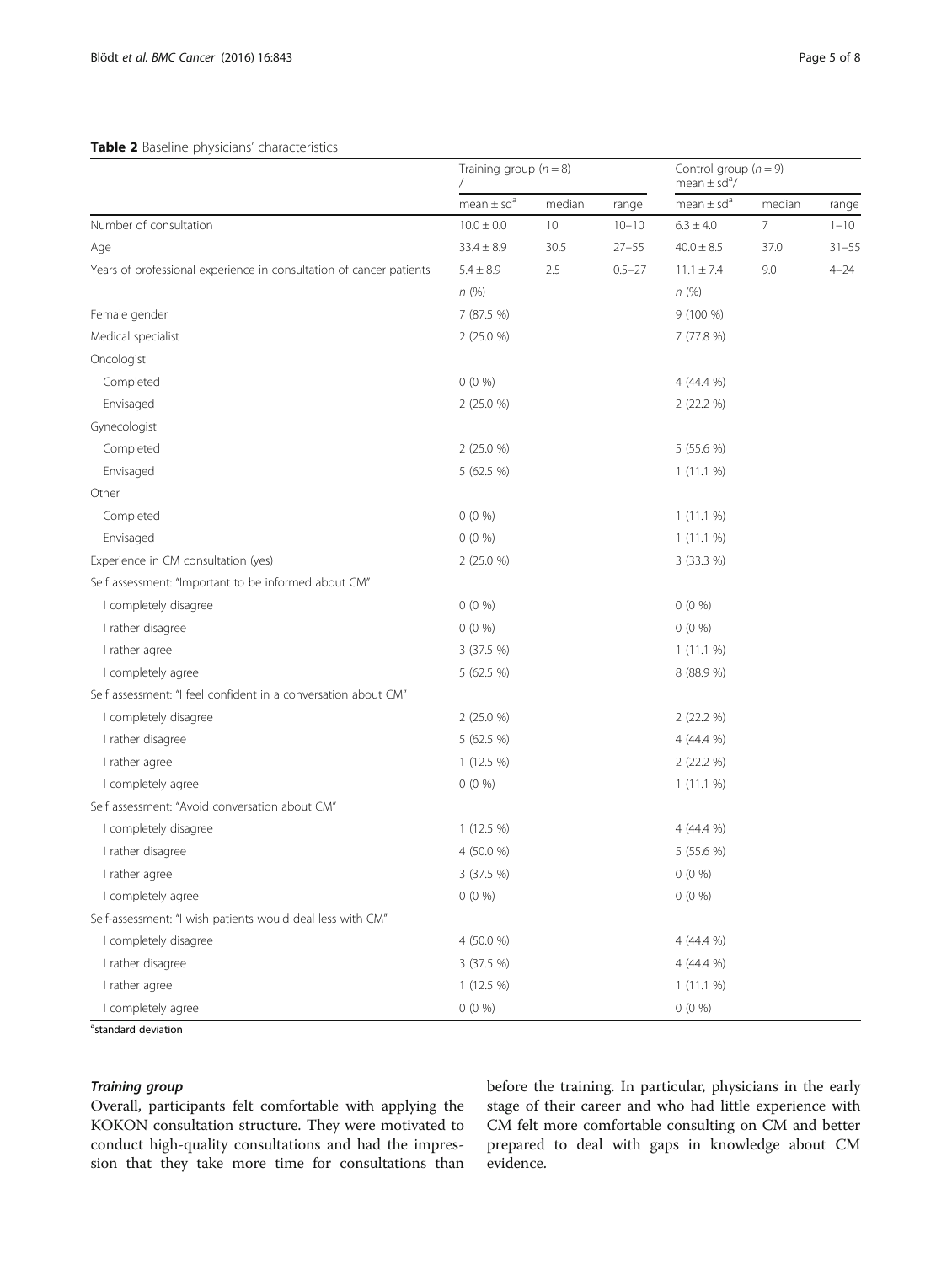<span id="page-5-0"></span>

Discussants also expressed interest in further training on CM evidence and in group sessions for a literature review of CM. Some physicians suggested setting up a CM support hotline for complex cases.

Discussants observed that the topics that came up during consultation were not just related to CM; patients often had questions about their conventional therapies. Another point of discussion was the difficulty of integrating CM consultations into clinical routine due to the amount of time needed.

#### Control group

The physicians in the control group felt unprepared for the consultations. This was especially a problem for

Table 3 Self-assessment of each consultation by the physicians (6-point numeric rating scale, 1 (\*very good/#very high), 6 (\*not at all/# very low))

| Item                                                                                                                                  | Training group $(n = 8)$<br>$mean + sd/m$ edian<br>$/n$ (%) | Control group $(n = 9)$<br>$mean + sd/m$ edian<br>$/n$ (%) |
|---------------------------------------------------------------------------------------------------------------------------------------|-------------------------------------------------------------|------------------------------------------------------------|
| Number of consultation                                                                                                                | 80 (58.4 %)                                                 | 57 (41.6 %)                                                |
| Overall, consultation situation was suitable<br>(How suitable was the consultation situation to address essential matters?)           | 79 (98.8 %)                                                 | 57 (100.0 %)                                               |
| Empathy ("How well did you succeed in empathizing the patients' situation<br>and to take this into account during the consultation?)* | $1.7 \pm 0.5/2.0$                                           | $1.9 \pm 0.7/2.0$                                          |
| Structure ("How well did you succeed in structuring context, content, setting<br>and comprehensiveness of the consultation?)*         | $2.1 \pm 0.8/2.0$                                           | $1.9 \pm 0.8/2.0$                                          |
| Information transfer ("How well did you succeed to impart the information?")*                                                         | $2.1 \pm 0.9/2.0$                                           | $2.1 \pm 0.7/2.0$                                          |
| Understanding ("How sophisticated was the communication with the patient?")*                                                          | $1.6 \pm 0.9/1.0$                                           | $1.6 \pm 0.8/1.0$                                          |
| Satisfaction with consultation ("Overall, how satisfied were you with the consultation") *                                            | $2.0 \pm 1.0/2.0$                                           | $2.1 \pm 0.8/2.0$                                          |
| Complexity of the consultation ("How complex was the consultation?")#                                                                 | $2.6 \pm 1.3/2.0$                                           | $2.5 \pm 1.0/3.0$                                          |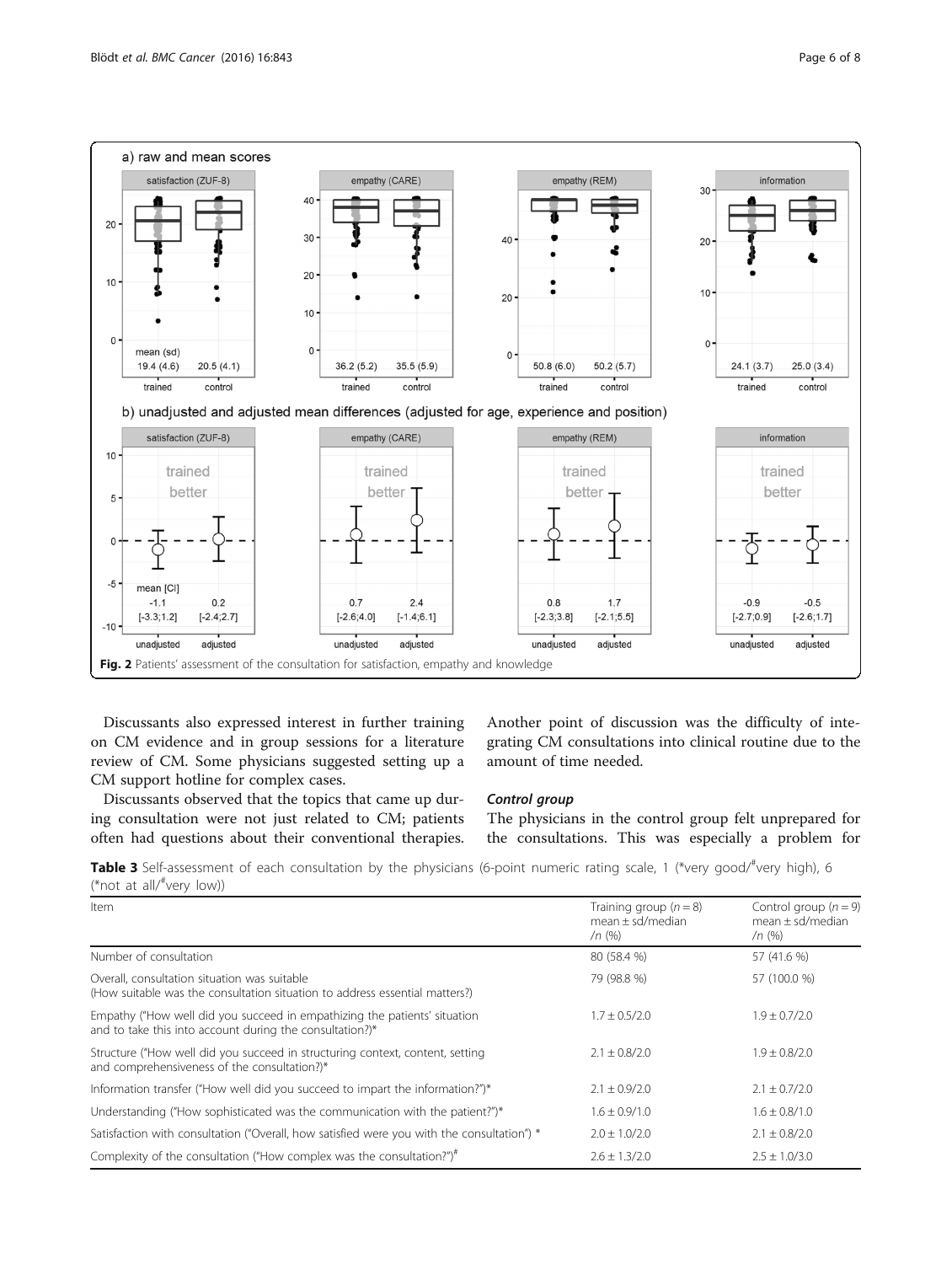those at an early stage of their career or with no CM knowledge. To compensate for their lack of knowledge these physicians prepared themselves by searching for information on CM. However, they remained insecure during the consultation.

Physicians found it very satisfying to have a protected time to talk with their patients. Besides CM other questions concerning the disease in general were discussed.

Like their trained colleagues, physicians in the control group, especially those at an early stage of their career, talked about difficulties integrating the consultations into their daily routines.

## **Discussion**

To our knowledge, this is the first systematic CM communication-training program and the physicians judged it positively. The qualitative results showed that a CM communication-training program might be especially beneficial for physicians with less consulting experience when communicating about CM-related issues.

Many cancer patients wish to be informed about CM by their physicians [[4](#page-7-0)] and the lack of training in the field poses a problem. The combination of various pedagogic elements as provided in our training can enhance satisfaction, learning speed and knowledge of trainees [[20, 21](#page-7-0)]. In addition our curriculum was evidence and experience based.

Patients evaluated the consultation service in both groups very positively and appreciated talking about CM. The consultations provided a setting in which to discuss problems and concerns regarding their disease and treatment effects irrespective of CM.

With regard to quantitative outcomes there were no differences between the groups. Ceiling effects of the outcomes and longer consultation experience of the physicians in the control group might explain these results and more suitable outcomes should be considered in future trials.

However, the training might be especially beneficial for physicians who are young and have less CM experience. Those reported in the focus groups that they felt more secure after the training. This provides information for the ongoing discussion of which group of physicians would benefit most from such a training [\[22](#page-7-0)].

Physician in the training group took more time for their consultations compared to those in the control group, most likely because the scope of the consultation was broader for the training group and those physicians gave more consideration to their patient's situation.

Some physicians obtained information on CM on their own in order to prepare for their consultations. Although information is available on the internet this did not help them to overcome feelings of insecurity when consulting on CM. This highlights the importance of communication skills beyond simple having facts to share in CM consultations, e.g. to understand the patient's individual motivation about CM treatments.

Beside organizational reasons, insecurity in conducting consultations about CM might have resulted in fewer consultations being held in the control group compared to those in the training group.

The strength of the current study was the mixedmethod approach, which provided us with a broad view of the preliminary effects of CM communication training, its acceptance and its implementation into clinical routine care.

Communication skills training in oncology showed small effects for interventions lasting <3 days [\[22\]](#page-7-0). Although we tried to balance the shorter duration of the on-site skills training with blended learning elements prolonged on-site skill training might have resulted in larger effects. This was in line with the participants desire to have a longer on-site skills training, but might not be feasible for most clinicians.

The main limitation of the study is that despite cluster randomization the physicians of the control group were older and more experienced in consulting oncological patients. Especially when the number of clusters is small – as it is the case in pilot trials – an unequal distribution of clusters can occur [\[23](#page-7-0)]. Randomization at the patient level might have prevented unequal distribution, but this is not practical for a training program as an intervention, because knowledge exchange among the physicians in one hospital is highly probable, and might influence the results.

The participating physicians found it difficult to integrate the CM consultations into their daily routine as the consultations were time-intensive. Moreover, the training was directed to inform patients about CM in an independent consultation with a physician who is not in charge of the patient. A training program that focused on informing a physician's own patients about CM might be less time-consuming and easier to implement into daily routine.

## Conclusion

Our results suggest that patients appreciated consultations about CM. Young and inexperienced physicians might derive a greater benefit from training on communicating with patients about CM, because their more experienced colleagues may have gained CM knowledge independently during their career. For future studies it is important to develop appropriate outcome measures and to assure comparability of groups.